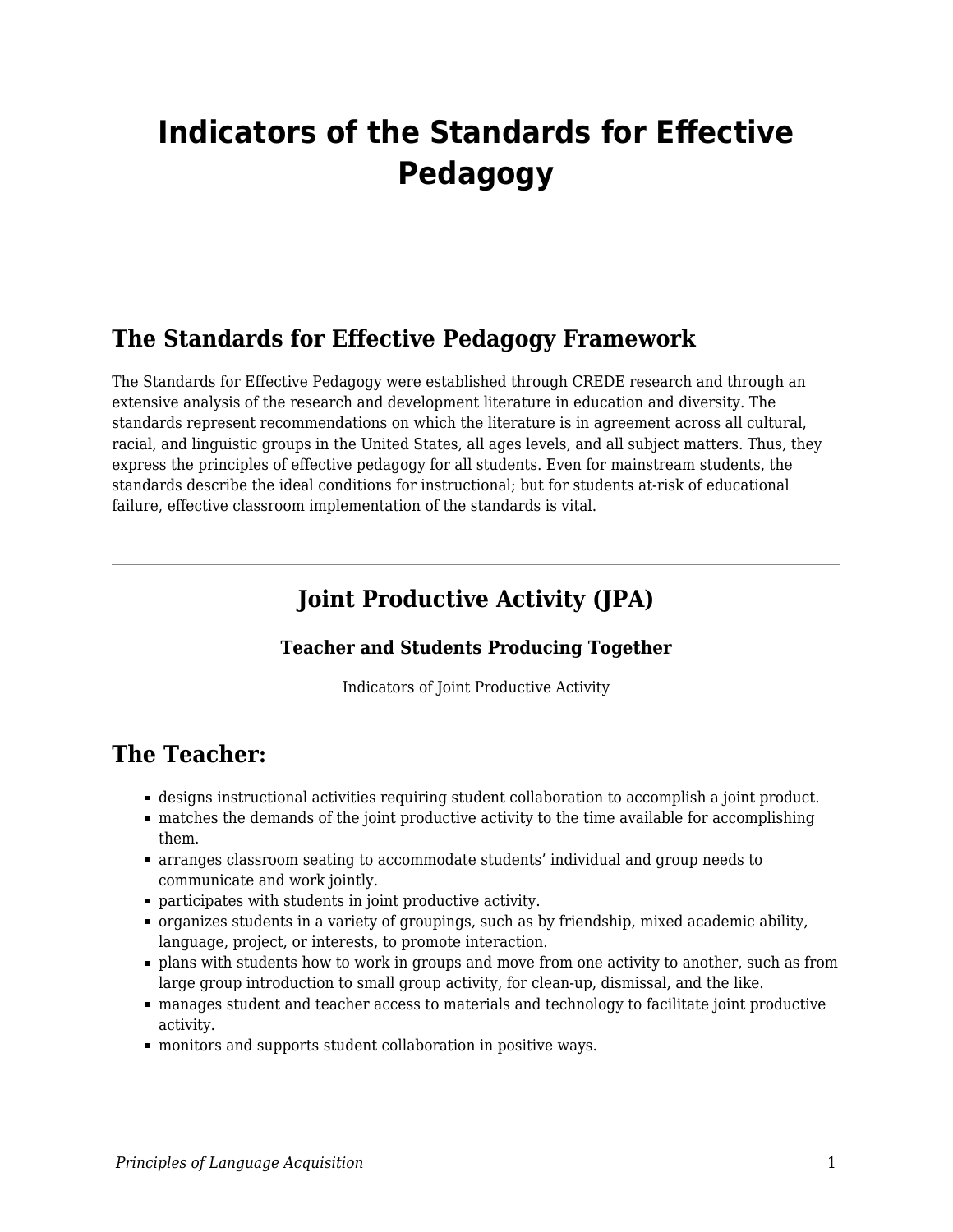## **Language and Literacy Development (LLD)**

#### **Developing Language and Literacy Across the Curriculum**

Indicators of Language and Literacy Development

## **The Teacher:**

- **Example 1** listens to students talk about familiar topics such as home and community.
- responds to students' talk and questions, making "in-flight" changes during conversation that directly relate to students' comments.
- assists written and oral language development through modeling, eliciting, probing, restating, clarifying, questioning, praising, etc., in purposeful conversation and writing.
- interacts with students in ways that respect students' preferences for speaking that may be different from the teacher's, such as wait-time, eye contact, turn-taking, or spotlighting.
- connects student language with literacy and content area knowledge through speaking, listening, reading, and writing activities.
- encourages students to use content vocabulary to express their understanding.
- **Provides frequent opportunity for students to interact with each other and the teacher during** instructional activities.
- encourages students' use of first and second languages in instructional activities.

# **Contextualization (CTX)**

#### **Making Meaning: Connecting School to Students' Lives**

Indicators of Contextualization

# **The Teacher:**

- begins activities with what students already know from home, community, and school.
- designs instructional activities that are meaningful to students in terms of local community norms and knowledge.
- acquires knowledge of local norms and knowledge by talking to students, parents or family members, community members, and by reading pertinent documents.
- assists students to connect and apply their learning to home and community.
- plans jointly with students to design community-based learning activities.
- provides opportunities for parents or families to participate in classroom instructional activities.
- varies activities to include students' preferences, from collective and cooperative to individual and competitive.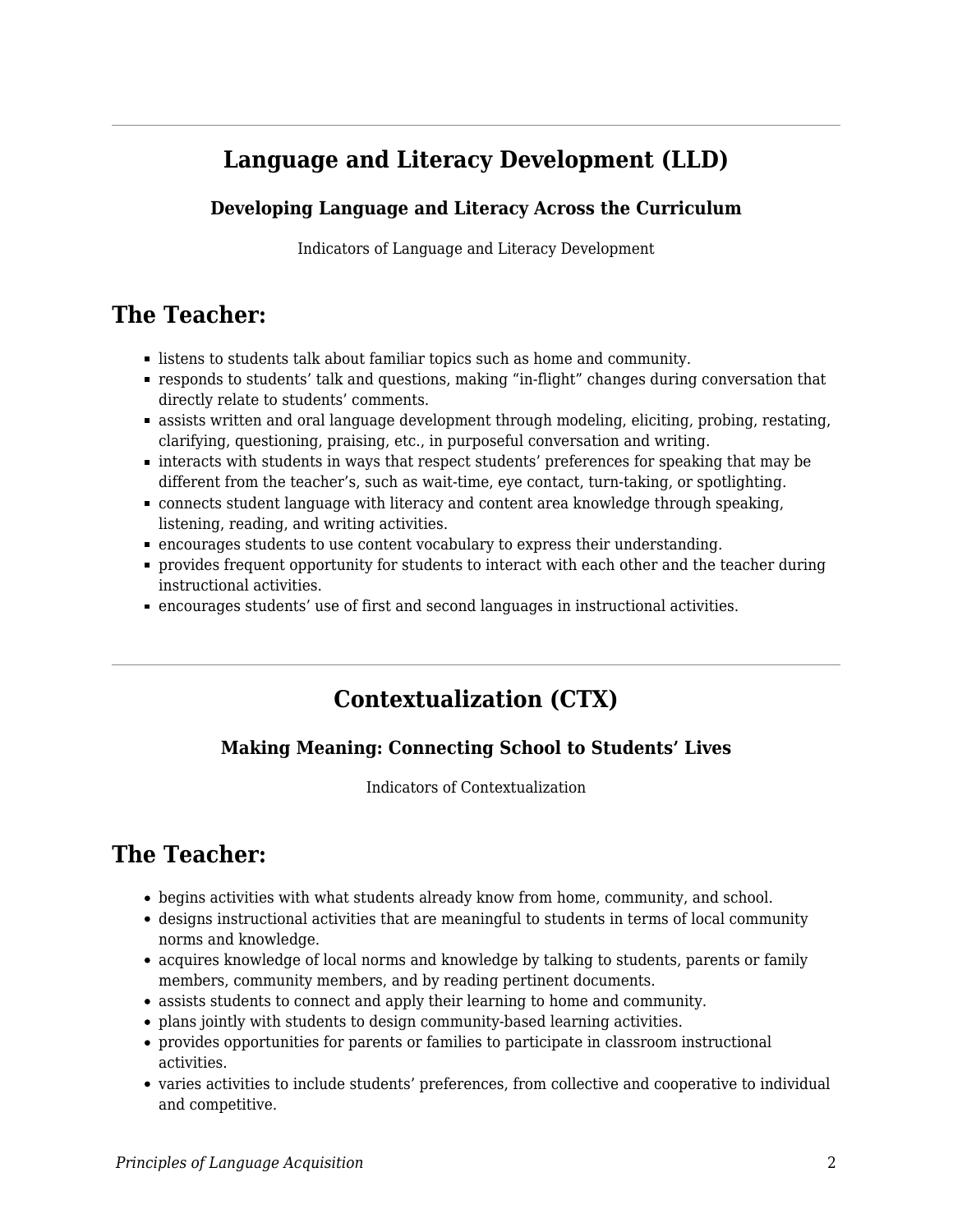varies styles of conversation and participation to include students' cultural preferences, such as co- narration, call-and-response, and choral, among others.

## **Challenging Activities (CA)**

#### **Teaching Complex Thinking**

Indicators of Challenging Activities

### **The Teacher:**

- assures that students—for each instructional topic—see the whole picture as a basis for understanding the parts.
- presents challenging standards for student performance.
- designs instructional tasks that advance student understanding to more complex levels.
- assists students to accomplish more complex understanding by building from their previous success.
- gives clear, direct feedback about how student performance compares with the challenging standards.

## **Instructional Conversation (IC)**

#### **Teaching through Conversation**

Indicators of Instructional Conversation

## **The Teacher:**

- arranges the classroom to accommodate conversation between the teacher and a small group of students on a regular and frequent basis.
- has a clear academic goal that guides conversation with students.
- ensures that student talk occurs at higher rates than teacher talk.
- guides conversation to include students' views, judgments, and rationales using text evidence and other substantive support.
- ensures that all students are included in the conversation according to their preferences.
- listens carefully to assess levels of students' understanding.
- assists students' learning throughout the conversation by questioning, restating, praising, encouraging, etc.
- guides the students to prepare a product that indicates the Instructional Conversation's goal was achieved.